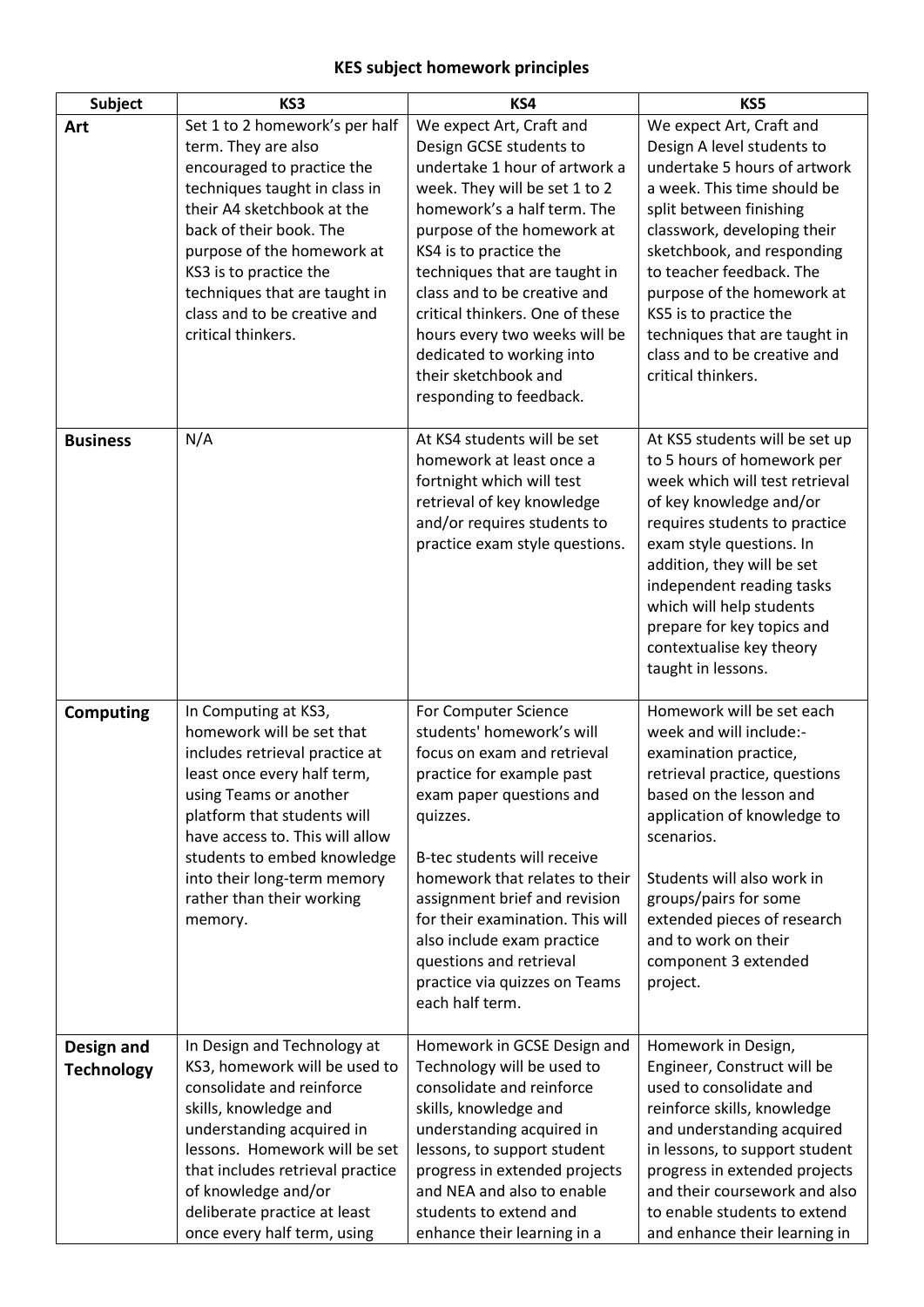|              | Teams. Students will also be  | subject or topic. Homework                                  | a subject or topic. We will also |
|--------------|-------------------------------|-------------------------------------------------------------|----------------------------------|
|              | provided with a knowledge     | will be set every week and will                             | provide opportunities for        |
|              | organiser to enable them to   | include retrieval practice,                                 | students to develop              |
|              | review and revise the key     | deliberate practice of skills                               | independent learning skills      |
|              | knowledge from each unit of   |                                                             | which enable them to take        |
|              | work and this will be tested. | and practice exam questions.<br>All homework will be set on |                                  |
|              |                               |                                                             | responsibility for how they      |
|              |                               | Edulink and submitted on                                    | plan and manage their            |
|              |                               | Teams.                                                      | learning. Homework will be       |
|              |                               |                                                             | set every week and will          |
|              |                               | Homework in DBE will be used                                | include retrieval practice,      |
|              |                               | to consolidate knowledge and                                | deliberate practice of skills    |
|              |                               | understanding acquired in                                   | and practice exam questions.     |
|              |                               | lessons, to support student                                 | All homework will be set on      |
|              |                               | progress in coursework-style                                | Edulink and submitted on         |
|              |                               | assessments and provide                                     | Teams or One Drive.              |
|              |                               | them with opportunities for                                 |                                  |
|              |                               | revision for exam-based units.                              |                                  |
|              |                               | Homework will be set every                                  |                                  |
|              |                               | week and will include retrieval                             |                                  |
|              |                               | practice and skills-based tasks.                            |                                  |
|              |                               | All homework will be set on                                 |                                  |
|              |                               | Edulink, and mostly submitted                               |                                  |
|              |                               | on Teams where appropriate.                                 |                                  |
|              |                               | Homework in GCSE Food                                       |                                  |
|              |                               | Preparation and Nutrition will                              |                                  |
|              |                               | be designed to consolidate                                  |                                  |
|              |                               | and reinforce knowledge and                                 |                                  |
|              |                               | understanding acquired in                                   |                                  |
|              |                               | lesson, to support student                                  |                                  |
|              |                               | progress in extended projects                               |                                  |
|              |                               | and NEA and also to enable                                  |                                  |
|              |                               | students to extend and                                      |                                  |
|              |                               | enhance their learning in a                                 |                                  |
|              |                               | subject or topic. Homework                                  |                                  |
|              |                               | will be set every week and will                             |                                  |
|              |                               | include retrieval practice and                              |                                  |
|              |                               | practice of both multiple                                   |                                  |
|              |                               | choice and longer length exam                               |                                  |
|              |                               | questions. All homework will                                |                                  |
|              |                               | be set on Edulink and                                       |                                  |
|              |                               | submitted on Teams.                                         |                                  |
|              | At Key Stage 3, students will | At GCSE level, students will be                             | N/A                              |
| <b>Drama</b> | not be set Drama homework     | set a variety of homework to                                |                                  |
|              | on a regular basis as at this | aid their success on the                                    |                                  |
|              | Key Stage Drama lessons are   | course. GCSE Drama students                                 |                                  |
|              | purely practical based. There | will be set written homework                                |                                  |
|              | may be some instances         | that will require them to                                   |                                  |
|              | throughout the academic year  | practice exam questions and                                 |                                  |
|              | where students are asked to   | their exam technique.                                       |                                  |
|              | rehearse their lines for      | Additionally, GCSE Drama                                    |                                  |
|              | homework or consider how      | students will be set homework                               |                                  |
|              | they can develop their work   | tasks to complete that                                      |                                  |
|              | further. If they wish to,     | contribute towards their                                    |                                  |
|              | students can further develop  | examination coursework.                                     |                                  |
|              | their understanding of Drama  | Finally, students will be asked                             |                                  |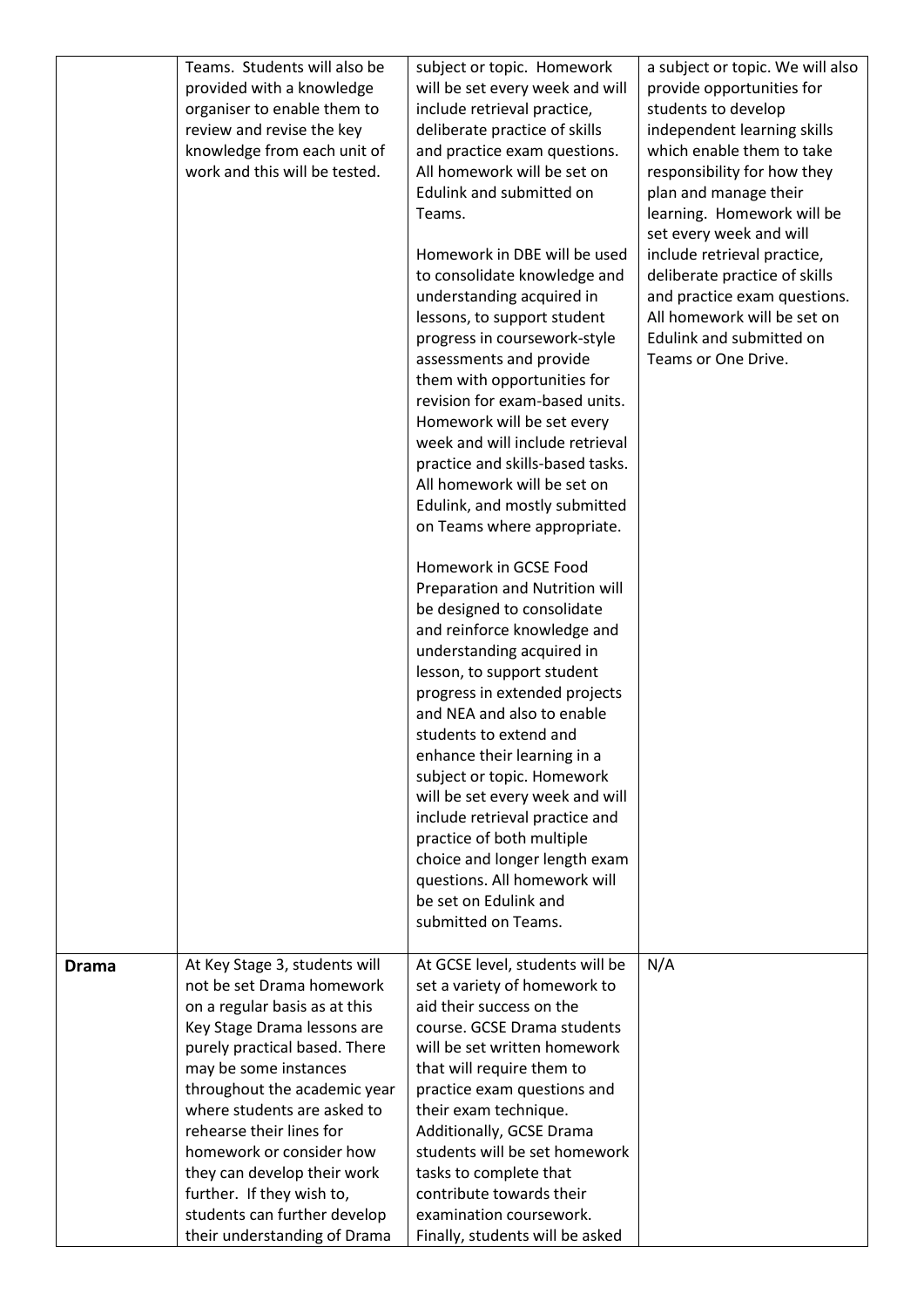|                                    | and Theatre by reading play<br>texts, visiting the theatre and<br>watching a variety of<br>televisions dramas and films.                                                                                                                                                                                                                                                | to rehearse and develop their<br>practical work outside of<br>lesson time; this is an essential<br>component to success at GCSE<br>Drama and it is extremely<br>important students attend<br>these rehearsals.                                                                                                                                                            |                                                                                                                                                                                                                                                                                                                                                                                                                                                                                                                                                     |
|------------------------------------|-------------------------------------------------------------------------------------------------------------------------------------------------------------------------------------------------------------------------------------------------------------------------------------------------------------------------------------------------------------------------|---------------------------------------------------------------------------------------------------------------------------------------------------------------------------------------------------------------------------------------------------------------------------------------------------------------------------------------------------------------------------|-----------------------------------------------------------------------------------------------------------------------------------------------------------------------------------------------------------------------------------------------------------------------------------------------------------------------------------------------------------------------------------------------------------------------------------------------------------------------------------------------------------------------------------------------------|
| <b>English</b><br>Geography        | In geography at KS3,<br>homework will be set at least<br>twice every half term.<br>Homeworks will focus on<br>knowledge retrieval and<br>include activities like key term<br>sheets, quizzes, and to help<br>embed revision strategies for<br>assessments. This will allow<br>students to embed knowledge<br>into their long-term memory<br>for recall at a later date. | In geography at KS4,<br>homework will be set at least<br>once every other week.<br>Homeworks will focus on<br>knowledge retrieval and<br>include activities like quizzes,<br>Bitesize workbook pages,<br>exam questions and revision<br>for assessments. This will<br>allow students to embed<br>knowledge into their long-<br>term memory for recall at a<br>later date. | In geography at KS5, teachers<br>may set up to five hours of<br>independent study per week,<br>divided between human and<br>physical geography.<br>Homeworks will focus on but<br>are not limited to knowledge<br>retrieval as well as flipped<br>learning research tasks and<br>exam questions. This will<br>allow students to embed<br>knowledge into their long-<br>term memory for recall at a<br>later date. During the<br>completion of the Non-<br>Examined Assessment, the<br>length of time spent on<br>independent study may<br>increase. |
| <b>Health and</b><br><b>Social</b> | N/A                                                                                                                                                                                                                                                                                                                                                                     | In Health and Social Studies<br>(inc. CPLD), all homework for<br>Year 10 & Year 11 will be<br>focused on exam questions<br>and retrieval practice, or tasks<br>and preparation related to<br>their assignment briefs. These<br>will be set on TEAMS each half<br>term and students will be<br>notified via EduLink.                                                       | Sixth form homework is left to<br>professional judgement, but it<br>generally centres around<br>practice for examination or<br>tasks and preparation related<br>to their assignment briefs.<br>These will be set on TEAMS<br>and students will be notified<br>via EduLink.                                                                                                                                                                                                                                                                          |
| <b>History</b>                     | At KS3, homework will be set<br>that includes retrieval practice<br>at least once every half term,<br>using Teams or another<br>platform that students will<br>have access to. This will allow<br>students to embed knowledge<br>into their long-term memory<br>rather than their working<br>memory.                                                                    | At KS4 students will be set<br>weekly homework which will<br>test retrieval of key<br>knowledge and/or requires<br>students to practice exam<br>style questions.                                                                                                                                                                                                          | At KS5 students will also be<br>set weekly homework which<br>will test retrieval of key<br>knowledge and/or requires<br>students to practice exam<br>style questions. In addition,<br>they will be set independent<br>pre-reading which will help<br>students prepare for<br>upcoming lessons, along with<br>completion of course work in<br>Year 13.                                                                                                                                                                                               |
| <b>Maths</b>                       | Students will be given one<br>short piece of homework each<br>week with a focus on building                                                                                                                                                                                                                                                                             | Students will be given one<br>piece of homework each week<br>with a focus on building                                                                                                                                                                                                                                                                                     | Students will be given several<br>pieces of homework each<br>week to reflect the different                                                                                                                                                                                                                                                                                                                                                                                                                                                          |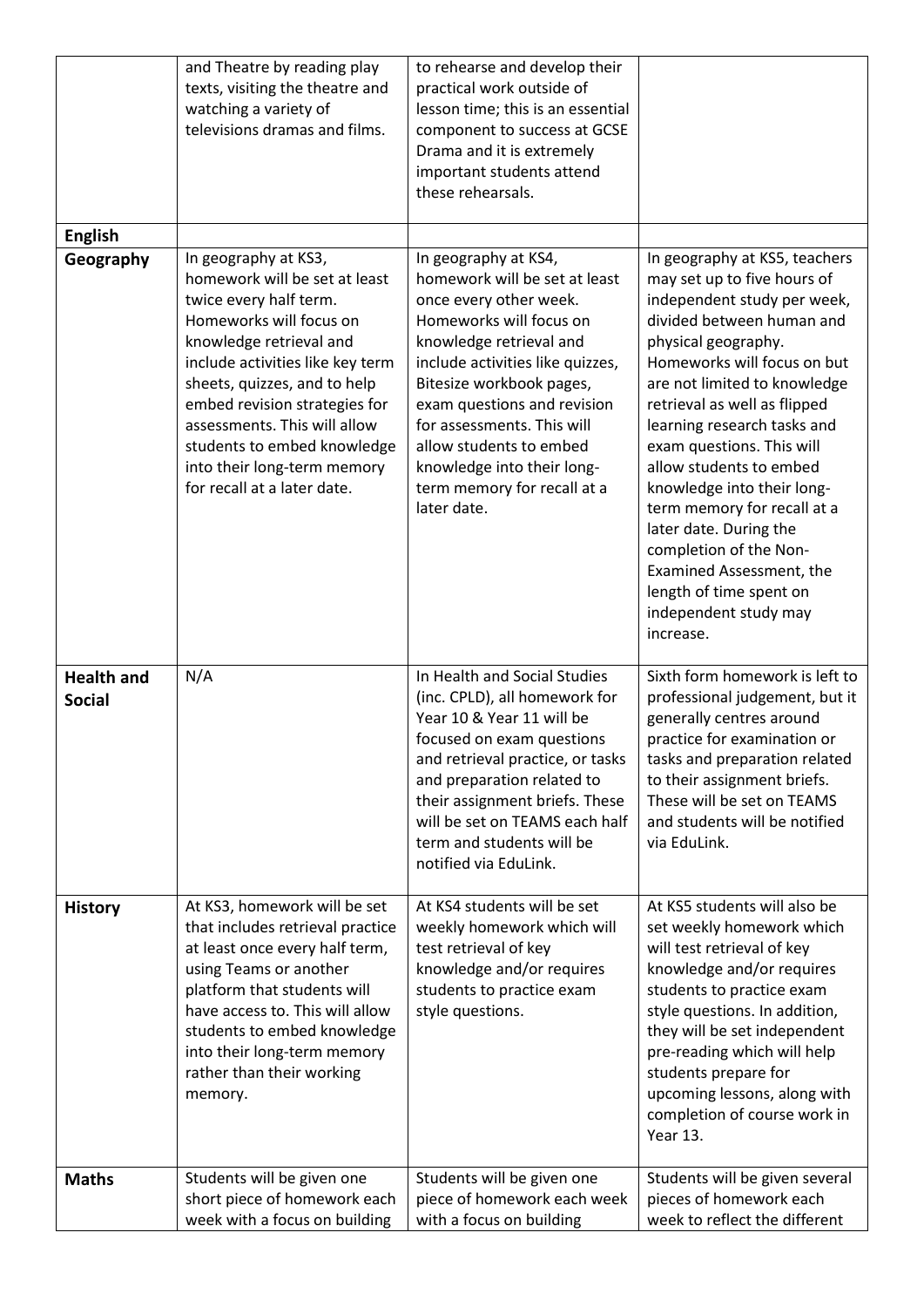|              | fluency and retrieving<br>previously learnt content. This<br>may be a worksheet to fill in<br>short answer questions or<br>using an electronic resource.<br>Feedback will be given on<br>individual's homework and to<br>the class to correct<br>misconceptions and improve<br>understanding.                                                       | fluency, retrieving previously<br>learnt content and<br>experiencing the structure of<br>exam style questions. This<br>may be a worksheet to fill in<br>short answer questions or<br>using an electronic<br>resource. Feedback will be<br>given on individual's<br>homework and to the class to<br>correct misconceptions and<br>improve understanding. | disciplines of the course;<br>focusing on fluency, retrieval<br>practice and exam style<br>questions. Mostly students<br>will be given access to<br>answers to self-assess and<br>mark their own work.<br>Teachers will give feedback as<br>a class on key areas of<br>misconceptions and on an<br>individual basis where<br>appropriate. Students will also<br>be given guidance on how to<br>self-study if they have<br>completed a set task and<br>where to access further<br>resources.                                                                                                        |
|--------------|-----------------------------------------------------------------------------------------------------------------------------------------------------------------------------------------------------------------------------------------------------------------------------------------------------------------------------------------------------|---------------------------------------------------------------------------------------------------------------------------------------------------------------------------------------------------------------------------------------------------------------------------------------------------------------------------------------------------------|----------------------------------------------------------------------------------------------------------------------------------------------------------------------------------------------------------------------------------------------------------------------------------------------------------------------------------------------------------------------------------------------------------------------------------------------------------------------------------------------------------------------------------------------------------------------------------------------------|
| <b>MFL</b>   | Purposeful homework will be set twice per half-term for one of<br>three reasons:<br>To embed core vocabulary for the current and/or next<br>topic;<br>To retrieve information from previous topics to bring<br>$\bullet$<br>vocabulary and key grammar into long-term memory;<br>and/or<br>To revise for major assessments.<br>٠                    |                                                                                                                                                                                                                                                                                                                                                         | At KS5, up to 5 hours of<br>purposeful homework will be<br>set each week.<br>This can be:<br>To learn or consolidate<br>core vocabulary and/or<br>key grammar points for<br>the current and/or next<br>topic;<br>To retrieve information<br>from previous topics to<br>bring vocabulary and/or<br>key grammar into long-<br>term memory;<br>To independently<br>research key themes and<br>topics for wider reading<br>and for the Independent<br>Research Project;<br>To watch or read key films<br>or texts related to the<br>course; and/or<br>To revise for major<br>$\bullet$<br>assessments. |
| <b>Music</b> | At Key Stage 3 in Music,<br>students will not be set work<br>on a weekly basis. The subject<br>content is largely delivered in<br>a practical way. There will,<br>however, be at least 1 piece of<br>homework per half term<br>which will focus on the theory<br>of music and completing some<br>research based on a composer<br>or genre of music. | N/A                                                                                                                                                                                                                                                                                                                                                     | N/A                                                                                                                                                                                                                                                                                                                                                                                                                                                                                                                                                                                                |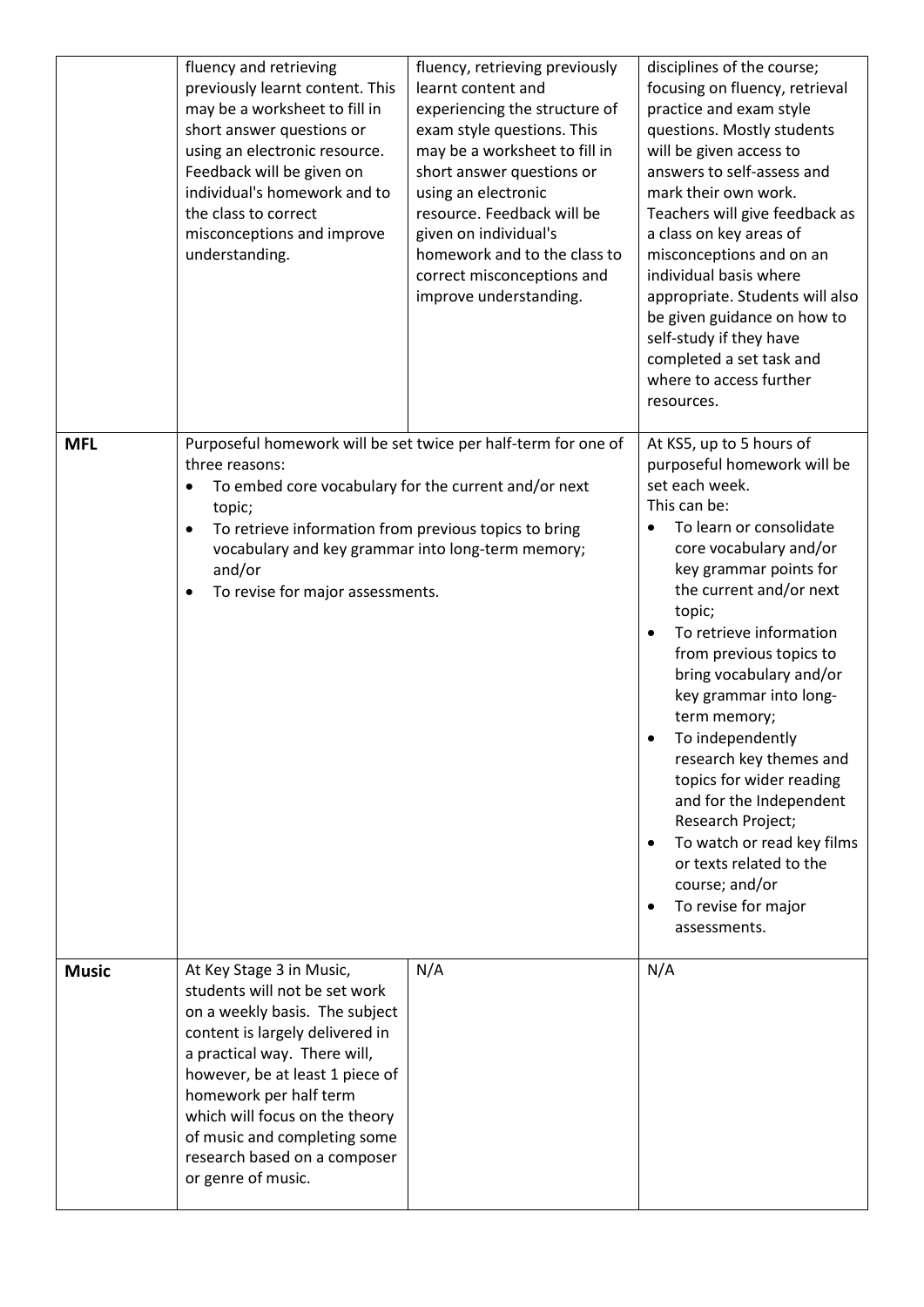| <b>PE</b>         | As KS3 and 4 core PE lessons<br>are all practically based we<br>encourage our students to be<br>as active as possible outside of<br>school. This could be joining<br>one of our many extra-<br>curricular clubs or exercising<br>outside school. King Ecgbert<br>PE department has strong<br>links with many community<br>sports clubs and would love all<br>our students to be involved in<br>sport in their own time, if<br>pupils need help finding a club<br>school can help. | Homework for GCSE PE is set<br>weekly. At the end of each<br>unit of work pupils will have<br>tests on what they have<br>covered. They must achieve<br>their target grade or tests will<br>have to be repeated. The<br>start of each lesson pupils will<br>often be given 3 questions on<br>what was covered in the<br>previous lesson. BTEC sport is<br>a mixture of assignments<br>which students are<br>encouraged to take home and<br>complete to a high standard<br>and an online exam<br>unit. Homework will become<br>more regular towards the<br>exam and pupils can expect<br>weekly homework.<br>The department has recently<br>invested in on-line platform<br>called the everlearner which<br>covers all the areas of the<br>course and allows staff to set<br>tutorials to support work in<br>school. There are online tests<br>too and students progress can<br>easily be tracked. Everlearner<br>is used for GCSE and BTEC<br>courses. | Homework is set for at least<br>one of the three sections of<br>the course each week.<br>Homework in A-level PE may<br>be consolidation of work<br>previously covered, pre<br>learning future topics, wider<br>reading or online Everlearner<br>tutorials and quizzes. In both<br>Year 12 and 13, students will<br>be expected to be dedicating<br>a large amount of their time<br>outside of school to be<br>performing in their chosen<br>sport which will also need to<br>be electronically recorded and<br>documented. In Year 13<br>students will be working on<br>their written performance<br>analysis coursework |
|-------------------|-----------------------------------------------------------------------------------------------------------------------------------------------------------------------------------------------------------------------------------------------------------------------------------------------------------------------------------------------------------------------------------------------------------------------------------------------------------------------------------|-------------------------------------------------------------------------------------------------------------------------------------------------------------------------------------------------------------------------------------------------------------------------------------------------------------------------------------------------------------------------------------------------------------------------------------------------------------------------------------------------------------------------------------------------------------------------------------------------------------------------------------------------------------------------------------------------------------------------------------------------------------------------------------------------------------------------------------------------------------------------------------------------------------------------------------------------------|--------------------------------------------------------------------------------------------------------------------------------------------------------------------------------------------------------------------------------------------------------------------------------------------------------------------------------------------------------------------------------------------------------------------------------------------------------------------------------------------------------------------------------------------------------------------------------------------------------------------------|
| <b>Psychology</b> | N/A                                                                                                                                                                                                                                                                                                                                                                                                                                                                               | N/A                                                                                                                                                                                                                                                                                                                                                                                                                                                                                                                                                                                                                                                                                                                                                                                                                                                                                                                                                   | In psychology students will be<br>set weekly homework (from<br>both teachers) which will<br>enable students to<br>consolidate work from the<br>lesson/previous lessons.<br>Homework will also allow<br>students to practice the<br>variety of psychology exam<br>questions as well as to equip<br>them to be prepared for all<br>class assessments. In addition,<br>they will sometimes be set<br>some independent reading to<br>complete to help them<br>develop their psychological<br>knowledge and to practice<br>their application skills.                                                                          |
| <b>Science</b>    | In science all homework Y7-11 will either be retrieval practice<br>using Educake, vocabulary exercises (e.g. spellings or<br>definitions) or revision for end of unit assessments. Educake<br>and vocabulary exercises will be a maximum of 20 questions.                                                                                                                                                                                                                         |                                                                                                                                                                                                                                                                                                                                                                                                                                                                                                                                                                                                                                                                                                                                                                                                                                                                                                                                                       | Sixth form homework tasks<br>are left to the professional<br>judgement of the teacher, but<br>it will centre around practise.<br>The exception to this is level<br>three BTEC students who will,                                                                                                                                                                                                                                                                                                                                                                                                                         |